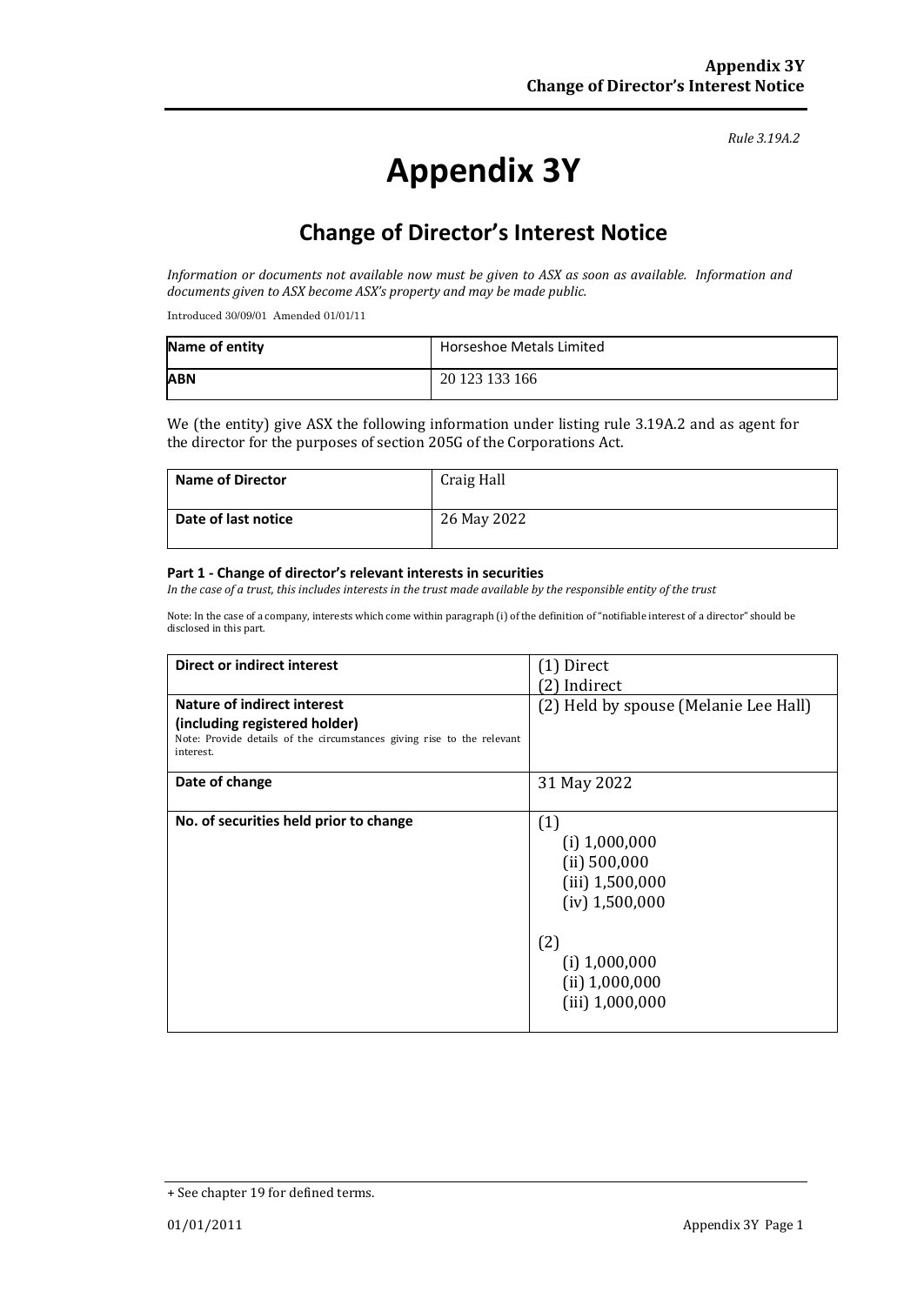| <b>Class</b>                                                                                              | (1)<br>(i) Fully paid ordinary shares<br>(ii) \$0.00 unlisted options expiring<br>26 May 2024<br>(iii) \$0.00 unlisted options expiring<br>26 May 2025 - not yet vested<br>(iv) \$0.00 unlisted options expiring<br>26 May 2026 - not yet vested |
|-----------------------------------------------------------------------------------------------------------|--------------------------------------------------------------------------------------------------------------------------------------------------------------------------------------------------------------------------------------------------|
|                                                                                                           | (2)<br>(i) \$0.03 unlisted options expiring<br>25 Nov 2023<br>(ii) \$0.06 unlisted options expiring<br>25 Nov 2024<br>(iii) \$0.09 unlisted options expiring<br>25 Nov 2025                                                                      |
| <b>Number acquired</b>                                                                                    | (1)<br>$(i)$ 500,000<br>(ii) nil<br>(iii) nil<br>$(iv)$ nil<br>(2)<br>$(i)$ nil<br>(ii) nil<br>(iii) nil                                                                                                                                         |
| <b>Number disposed</b>                                                                                    | (1)<br>$(i)$ nil<br>(ii) 500,000 (exercised)<br>(iii) nil<br>(iv) nil<br>(2)<br>$(i)$ nil<br>(ii) nil<br>(iii) nil                                                                                                                               |
| <b>Value/Consideration</b><br>Note: If consideration is non-cash, provide details and estimated valuation | nil                                                                                                                                                                                                                                              |
| No. of securities held after change                                                                       | (1)<br>$(i)$ 1,500,000<br>(ii) nil<br>(iii) 1,500,000<br>$(iv)$ 1,500,000<br>(2)<br>$(i)$ 1,000,000<br>$(ii)$ 1,000,000<br>$(iii)$ 1,000,000                                                                                                     |

<sup>+</sup> See chapter 19 for defined terms.